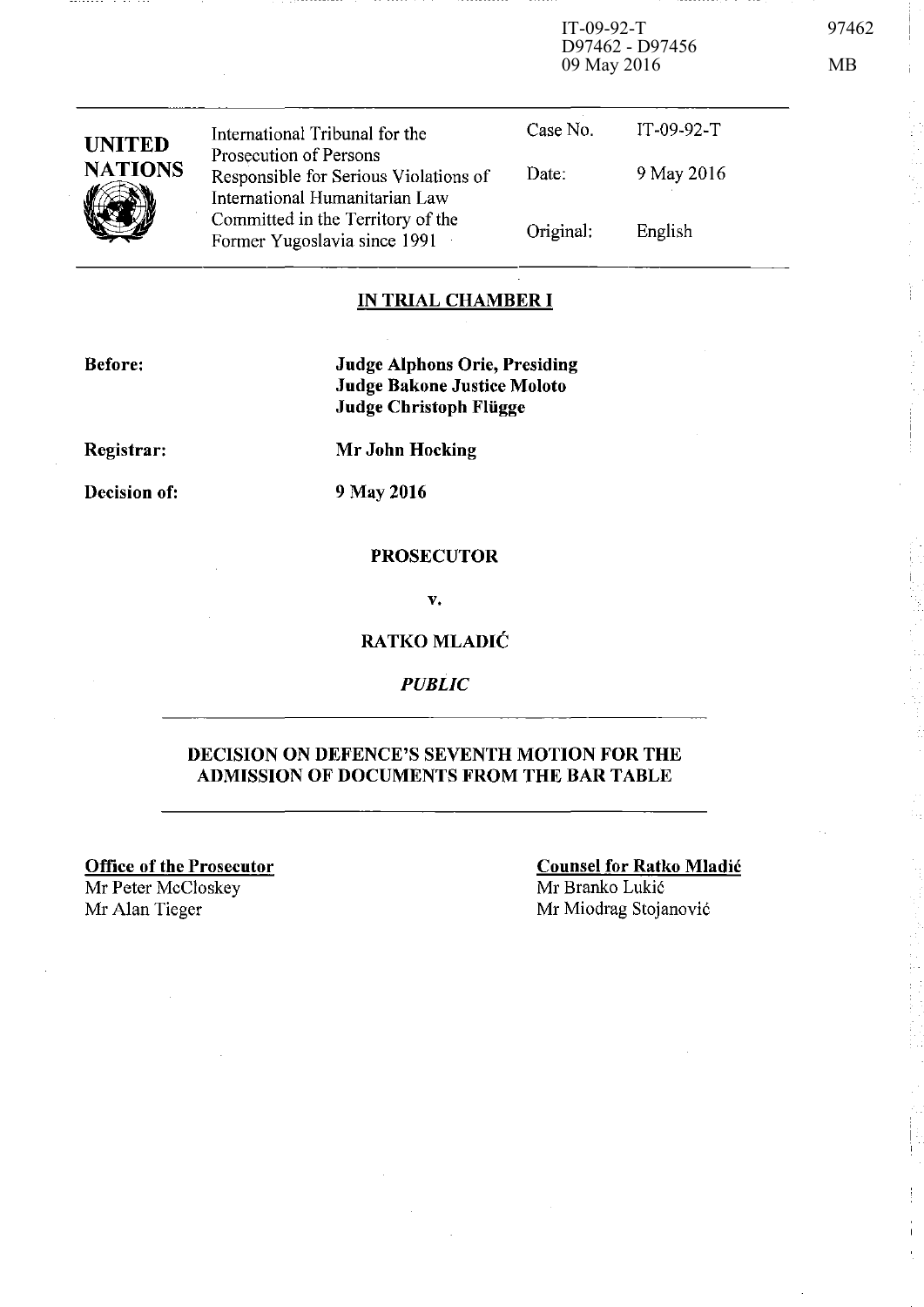# **1. PROCEDURAL HISTORY**

1. Оп 18 January 2016, the Defence filed its seventh bar table motion ("Motion"), seeking the admission of 26 documents into evidence.<sup>1</sup> On 16 February 2016, the Prosecution responded to the Motion ("Response").<sup>2</sup> On 23 February 2016, the Defence requested leave to reply, annexing its reply to that request ("Reply").<sup>3</sup>

## **11. SUBMISSIONS OF** ТНЕ **PARTIES**

2. The Defence submits that the documents tendered from the bar table are relevant and have sufficient probative value for admission under Rule 89 (C) of the Rules of Procedure and Evidence ("Rules").<sup>4</sup> It contends that the documents demonstrate, *inter alia*, the following themes of the Defence case: the independence of local authorities, who acted contrary to the Army of the Bosnian-Serb Republic ("VRS"); non-Serb forces wearing Serb uniforms; and efforts of the VRS and other Serb actors to preserve peace.<sup>5</sup>

3. The Prosecution does not oppose the admission of 22 of the 26 documents, but submits that in relation to some documents, the Defence misstates their relevance and content.<sup>6</sup> While the Prosecution concedes that the remaining four documents meet the test for admission, it requests the admission of two additional documents for necessary context.<sup>7</sup>

4. The Defence opposes the Prosecution's tendering of the contextual documents.<sup>8</sup> The Defence also contends that if the Prosecution does not oppose the admission of documents, then the Prosecution's submissions on their content and relevance are inappropriate at this stage of the proceedings and should be struck from the Response.<sup>9</sup>

Initially, the Defence tendered 29 documents, but withdrew three documents in its Reply. See Defense Seventh Motion to Admit Documents from the Bar - Documents of General Importance to Defense, 18 January 2016, para. 1; Defence Request for Leave to Reply to Defence 7th Motion to Admit Documents from the Bar - Documents of General Importance to the Defence, 23 February 2016, Annex A (р. 3).

<sup>2</sup>  Prosecution Response to Defence Seventh Motion to Admit Documents from the Bar - Documents of General Importance to Defence, 16 February 2016 (Confidential). On 1 February 2016, the Chamber granted the Prosecution an extension to the filing deadline.

Defence Request for Leave to Reply to Defence 7th Motion to Admit Documents from the Bar - Documents of General Importance to the Defence, 23 February 2016.

<sup>4</sup>  Motion, paras 2, 8-12, Annex A.  $\overline{\mathbf{5}}$ 

<sup>6</sup>  Motion, рага. 8.

<sup>7</sup>  Response, paras 1, 3-4, 10.

These four documents bear Rule 65 ter numbers 1D02763, 1D02765, 1D02766 and 1D03139. See Response, paras 1, 3-10, Аппех А (р. 5).  $\bf{8}$ 

Motion, рага. 4; Reply, рага. 6.

<sup>9</sup>  Reply, рага. 4.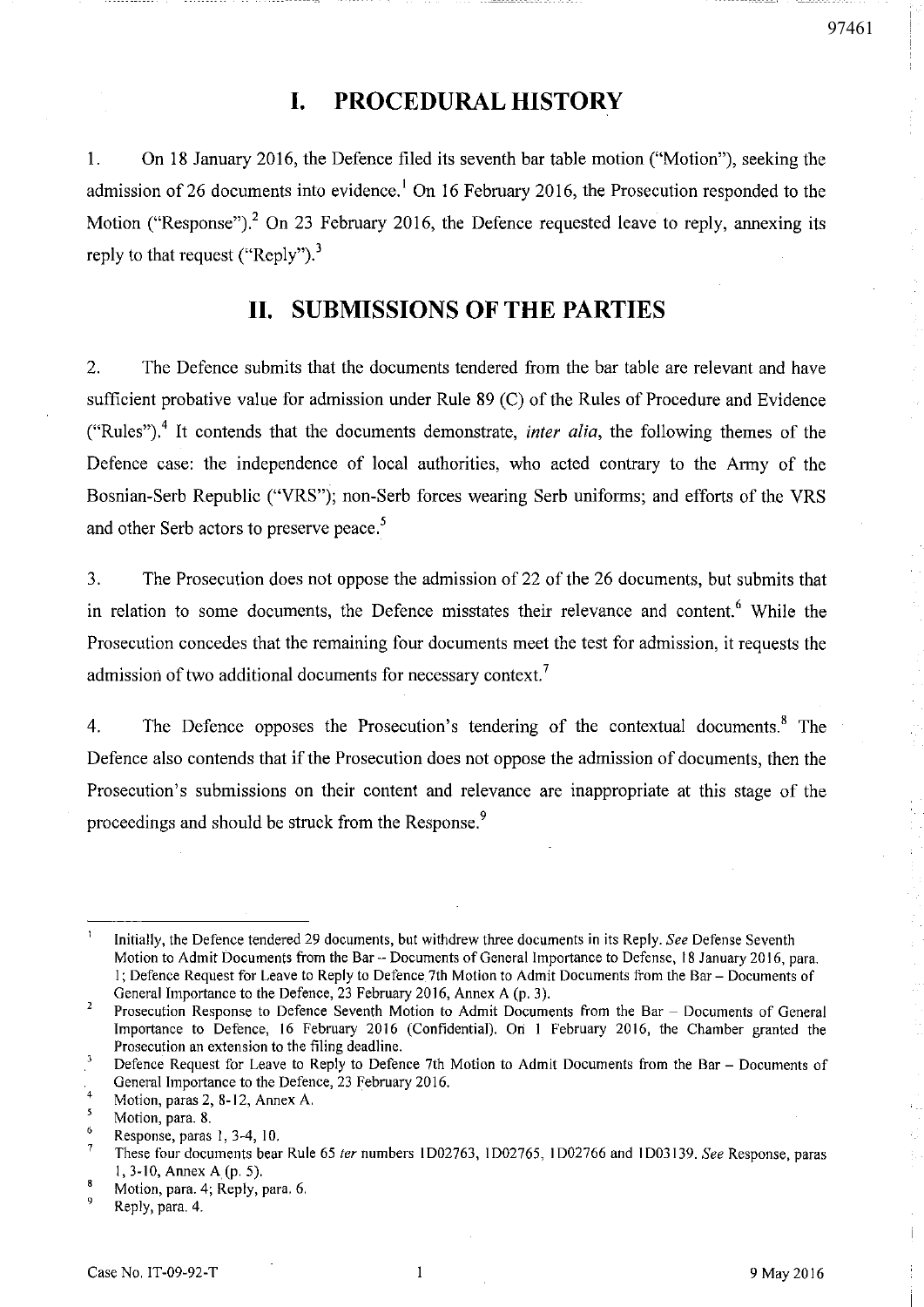# **III. APPLICABLE LAW**

5. The Chamber recalls and refers to the applicable law governing the admission into evidence of documents tendered from the bar table.<sup>10</sup> It also recalls and refers to its previous decision regarding the phase at which the Prosecution may tender contextual documents in response to the Defence's bar table motions.<sup>11</sup>

## **IV. DISCUSSION**

#### **Preliminary Considerations** А.

6. Although the Defence anticipated that the Prosecution would seek to tender contextual documents, it could not have reasonably anticipated that the Prosecution would seek to tender the two specific contextual documents at the time it filed the Motion.<sup>12</sup> Accordingly, the Chamber will grant the Defence's request for leave to reply. Further, in light of previous decisions on this matter, the Chamber will deny the Defence request to strike from the Response the Prosecution's submissions on each tendered document.<sup>13</sup>

 $7<sup>1</sup>$ The Chamber also notes that the BCS version of the document bearing Rule 65 ter number 1D03324 contains the complete Law on All-People's Defence of the Socialist Republic of Bosnia and Herzegovina whereas the English translation is limited to Articles 68, 69, 71, and 72. The Defence, however, makes submissions on Articles 68 to  $71<sup>14</sup>$  Given these discrepancies, the Chamber is uncertain which part of the document the Defence tenders. The Chamber will, therefore, deny admission of the document without prejudice.

#### **B. Contextual Documents**

8. Since the Prosecution makes no submissions on why it should be allowed to tender contextual documents at this stage of the proceedings, the Chamber will deny without prejudice the admission of the contextual documents bearing Rule 65 ter numbers 07003a and 10937.

 $\overline{10}$ Decision on Defence's Eighth Motion for the Admission of Documents from the Bar Table, 24 March 2016, paras  $6 - 7$ .

 $\bar{1}$ Reasons for Decision on Prosecution Request to Tender Documents and Decision on Defence Motion for Certification to Appeal, 10 March 2016. See also Decision on Defence's Eighth Motion for the Admission of Documents from the Bar Table, 24 March 2016, paras 11-12.

 $12$ Motion, para 4.

 $13$ Decision on Defence's Eighth Motion for the Admission of Documents from the Bar Table, 24 March 2016, para. 10; See also Decision on Prosecution Motion to Admit Evidence from the Bar Table: Foča Municipality, 14 November 2013, para. 17.

 $14$ Motion, Annex A (p. 13); Response, Annex A (p. 4).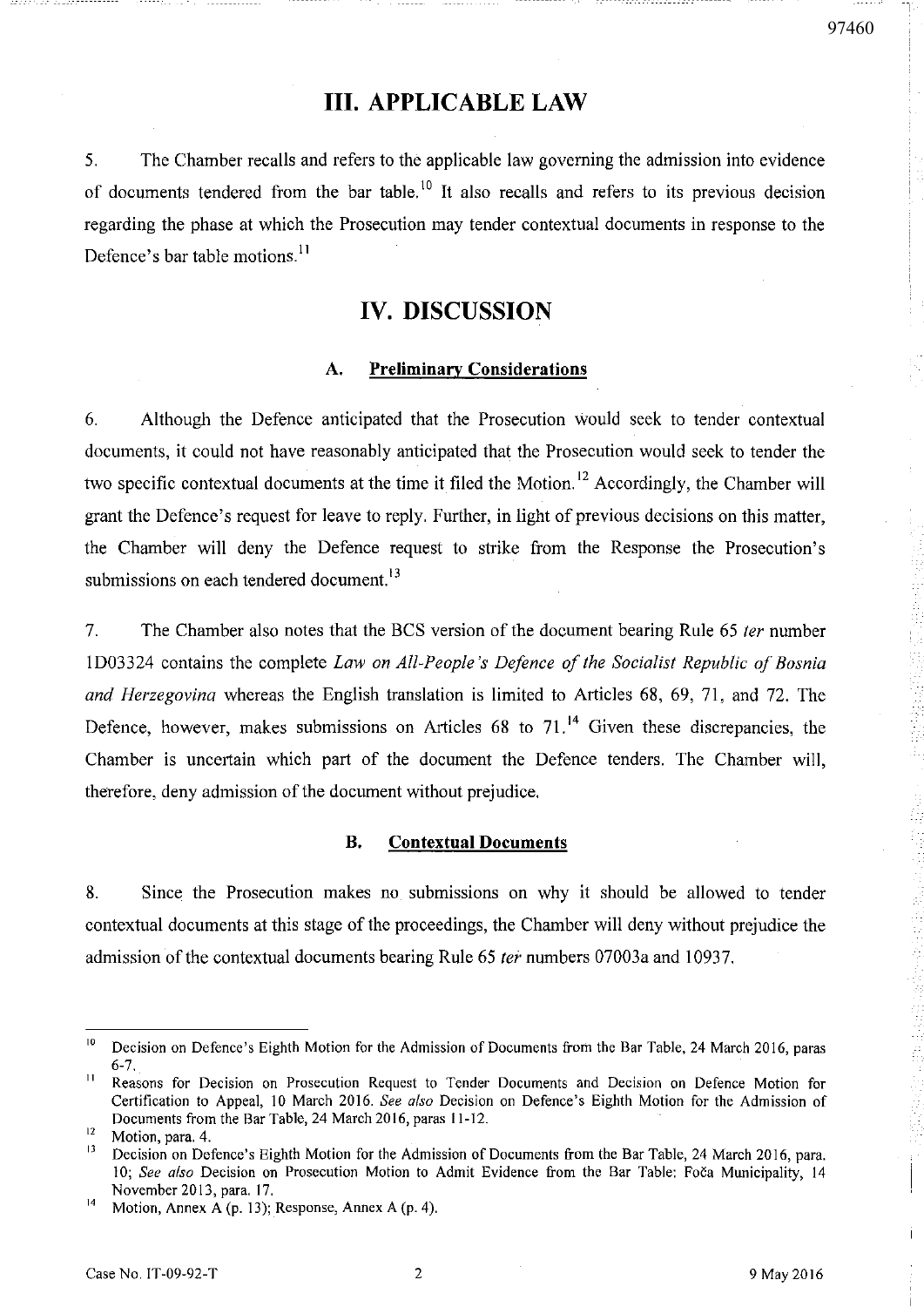### $\mathbf{C}$ . Documents Bearing Rule 65 ter Numbers 10118, 11541, 13203, 19288, 1D02211, 1D04152, 1D00168, 02790, 02974, 1D02593, 09894, 11358, 12078, 1D04721, 32435, 1D03517, and 03330

9. The documents bearing Rule 65 ter numbers 10118, 11541, 13203, 19288, 1D02211, and 1D04152 concern expressions of a co-operative attitude to peacefully resolve issues between different actors, including the United Nations Protection Force. The document bearing Rule 65 ter number 1D00168 discusses an attack by the Green Berets on a convoy of the Yugoslav People's Army; the document bearing Rule 65 ter number 02790 indicates tension in Kotor Varoš Municipality following the independence referendum in Bosnia-Herzegovina; the document bearing Rule 65 ter number 02974 is an agreement between the Party for Democratic Action and the Serb Democratic Party to divide Bratunac Municipality; and the document bearing Rule 65 ter number 1D02593 is a judgement in which a number of co-defendants, including Alija Izetbegović, are convicted for crimes such as, *inter alia*, hostile propaganda in relation to an alleged intention to create an Islamic Republic. While the judgement is of considerable length, the Chamber considers that admission of extracts may present a misleading picture and will therefore consider admission of the document in its entirety. Other documents, bearing Rule 65 ter numbers 09894, 11358, 12078, and 1D04721 concern municipal authorities that acted autonomously, abusing their power and refusing to follow orders, and the securing of wages for certain members of the VRS from municipal budgets. The document bearing Rule 65 ter number 32435 indicates that VRS enemies wore VRS uniforms; the document bearing Rule 65 *ter* number 1D03517 concerns efforts by the Ministry of Interior ("MUP") to take measures against unlawful appropriation; and the document bearing Rule 65 ter number 03330 is about the Bosnian-Serb Republic commissioning a report on detention facilities.

10. The Chamber considers the aforementioned documents relevant to determining the liability of the Accused, both in relation to the alleged joint criminal enterprises and his alleged superior responsibility. Further, each document is *prima facie* reliable, containing dates, stamps, signatures, and/or the identity of the authors. The document bearing Rule 65 ter numbers 1D04721 was also published in an official gazette. Moreover, the Chamber considers that the Defence has set out with sufficient clarity and specificity how the documents would fit into its case.

11. For these reasons, the Chamber finds that these documents are relevant and have probative value pursuant to Rule  $89$  (C) of the Rules and will admit them into evidence.

97459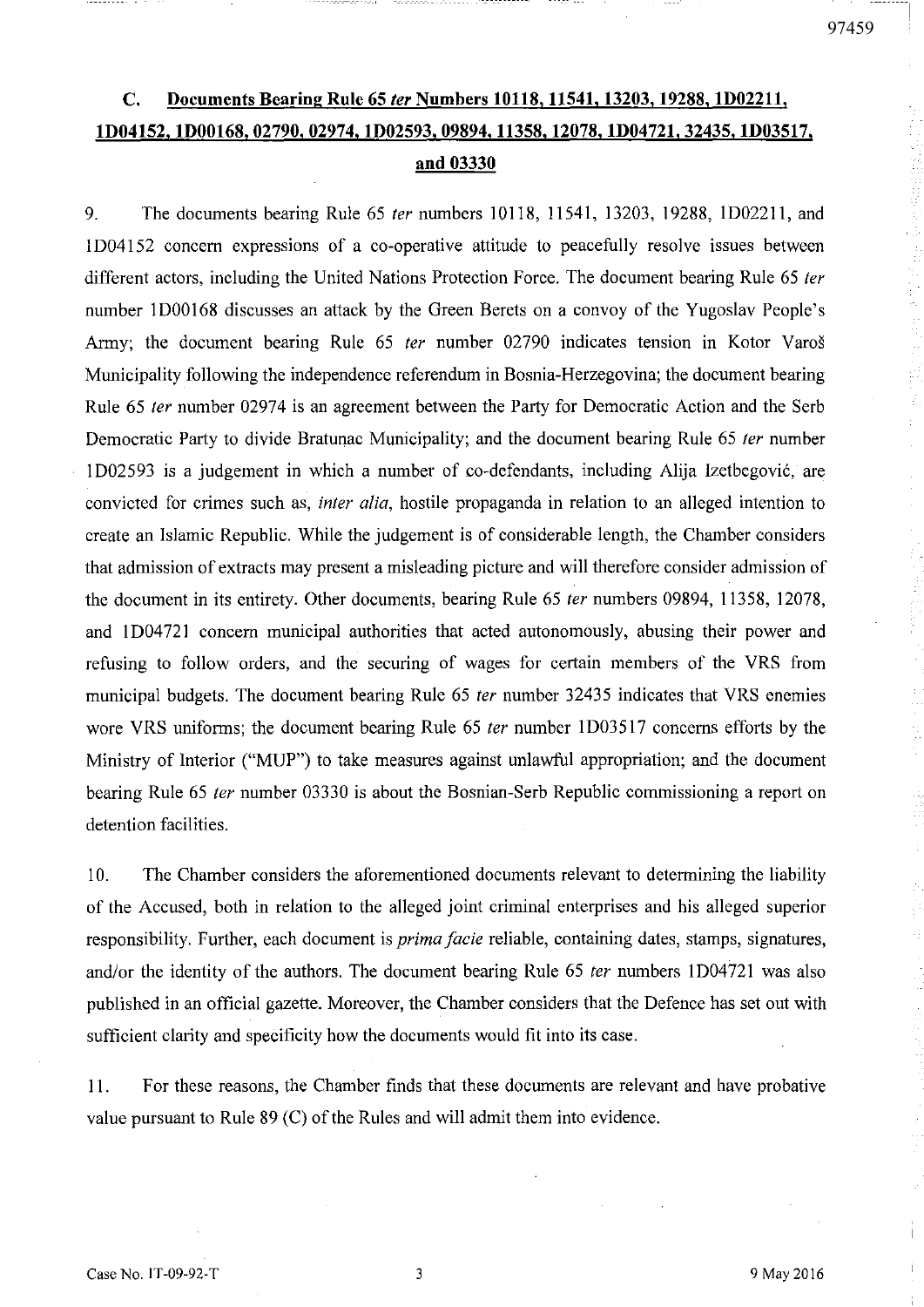#### D. Document Bearing Rule 65 ter Number 05882

 $12.$ The document bearing Rule 65 ter number 05882 concerns orders from the Zvornik MUP to establish checkpoints and assemble a police force of men from Srebrenica. It is, therefore, relevant to the Srebrenica component of the case. The Chamber also considers the document to have probative value since it includes a date and is in the form of other MUP orders admitted by the Chamber. Further, the Defence's explanation of how each document fits into its case provides sufficient clarity and specificity in accordance with the applicable law.<sup>15</sup>

Accordingly, the Chamber will admit the document into evidence pursuant to Rule 89 (C) of 13. the Rules.

#### E. Documents Bearing Rule 65 ter Numbers 06675, 1D04687, 1D03139, and 1D03639

14. The document bearing Rule 65 ter number 06675 concerns efforts to regulate the movement of people in and out of Sanski Most Municipality. Similarly, the document bearing Rule 65 ter number 1D04687 is a media report that states that Bosnian Croats remained in Banja Luka Municipality because of the positive attitude of the Bosnian-Serb Republic. Other documents, bearing Rule 65 ter numbers 1D03139 and 1D03639, concern the Manjača detention facility. The former is about the amnesty of prisoners-of-war while the latter is about interviewing prisoners-ofwar regarding an attack on a convoy.

15. Each document is relevant to the Municipalities component of the case. Further, each document, apart from the document bearing Rule 65 ter number 1D03139, contains a date, seal, signature, and/or the identity of the author, hence *prima facie* reliable. Since the document bearing Rule 65 ter number 1D03139 is sufficiently similar to other reports from Manjača admitted into evidence, the Chamber also finds this document to be *prima facie* reliable. Accordingly, the Chamber considers each document to have probative value. Moreover, the Defence has set out with sufficient clarity and specificity how the documents would fit into its case.

16. Therefore, the Chamber will admit these documents into evidence pursuant to Rule 89 (C) of the Rules.

#### F. Documents Bearing Rule 65 ter Numbers 1D02763, 1D02765, and 1D02766

17. The documents bearing Rule 65 ter numbers 1D02763, 1D02765, and 1D02766 are official gazettes recording judicial appointments of the Bosnian-Serb Republic, which according to the

 $\overline{4}$ 

 $15$ Motion, Annex A.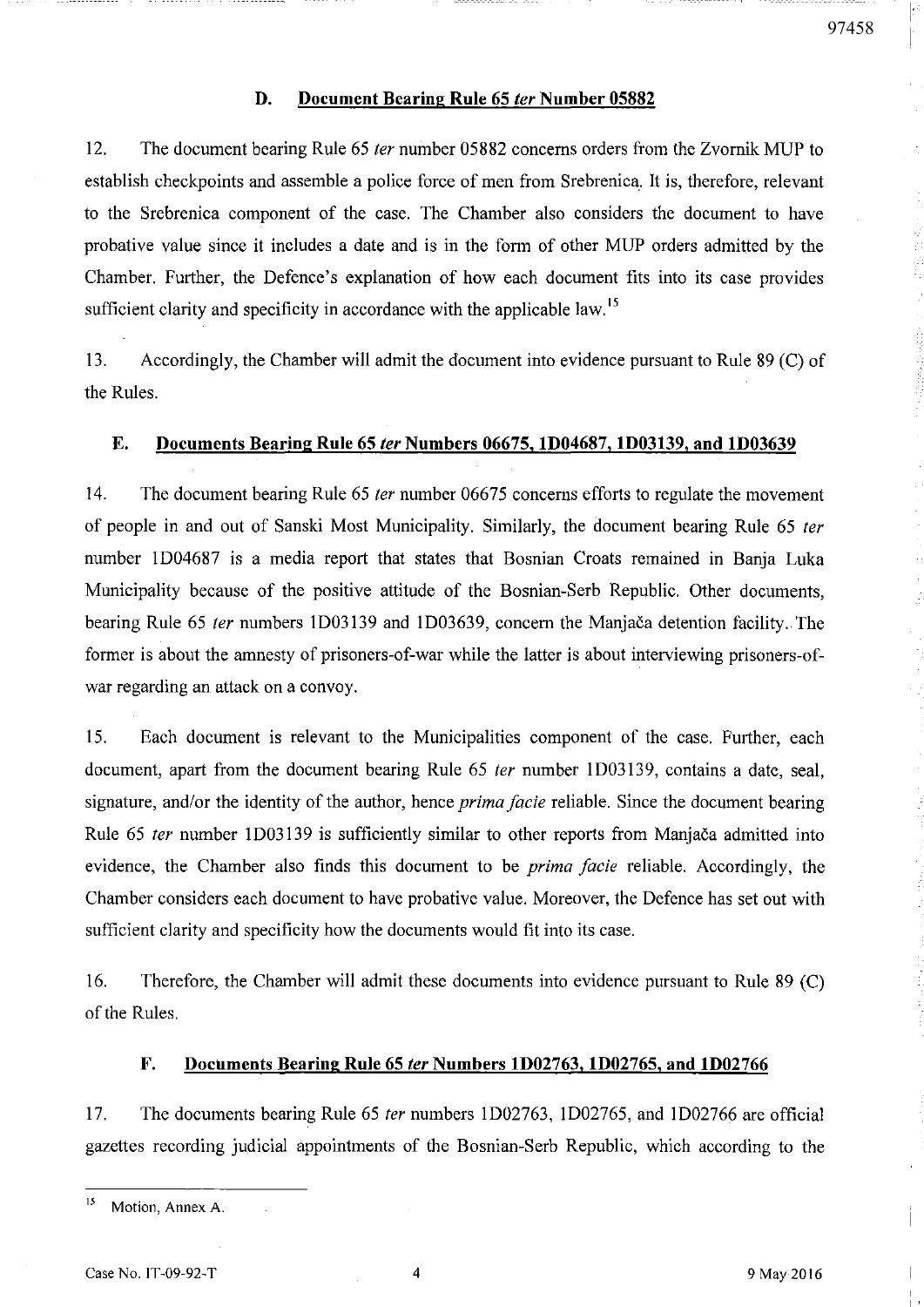Defence, include non-Serbs. The BCS version of each document contains more material than its English translation. In light of the narrow submissions of the Defence, the Chamber understands that the Defence only tenders material contained in the English translation.<sup>16</sup>

18. An additional issue is that the English translations of the documents bearing Rule 65 ter numbers 1D02763 and 1D02765 refer to handwritten annotations 'M' and 'Croat', which are of unspecified provenance. These handwritten annotations are contained in the BCS version of the document bearing Rule 65 ter number 1D02763 and are, accordingly, reflected in the English translation. The English translation of the document bearing Rule 65 ter number 1D02765 refers, however, to handwritten annotations that do not appear in the BCS version. Moreover, the English translations of each document contain a number of duplicated appointment decisions: the documents bearing Rule 65 ter numbers 1D02763 and 1D02765 both contain appointment decisions 313, 314, and 393; all three documents contain appointment decision 391. The Chamber notes that the document bearing Rule 65 ter number 1D02763 includes all the appointment decisions contained in the other two documents. Its English translation also accurately reflects all the handwritten annotations contained in the BCS version. In effect, the documents bearing Rule 65 ter numbers 1D02765 and 1D02766 are partial duplicates of the document bearing Rule 65 ter number 1D02763. Accordingly, the Chamber will deny their admission into evidence.

19. The Chamber is satisfied that the document bearing Rule 65 *ter* number 1D02763 is relevant to determining the Accused's liability. Since it was published in an official gazette, it is *prima facie* reliable and, therefore, has probative value. Further, the Defence has set out with sufficient clarity and specificity how it would fit into its case. The Chamber will consider the weight attributable to the handwritten annotations at the conclusion of the proceedings and in light of all the evidence.<sup>17</sup> Therefore, the Chamber will admit this document into evidence pursuant to Rule 89 (C) of the Rules. It will also instruct the Defence to upload a new BCS version into eCourt that matches the English translation.

## V. DISPOSITION

20. For the foregoing reasons, pursuant to Rule  $89 \, (C)$  of the Rules, the Chamber

**GRANTS** leave to the Defence to file the Reply;

**GRANTS** the Motion IN PART;

 $16$ Motion, Annex A (p. 14); See also Response, Annex A (p. 5).

 $17$ See Response, para. 5; Reply, para. 8.